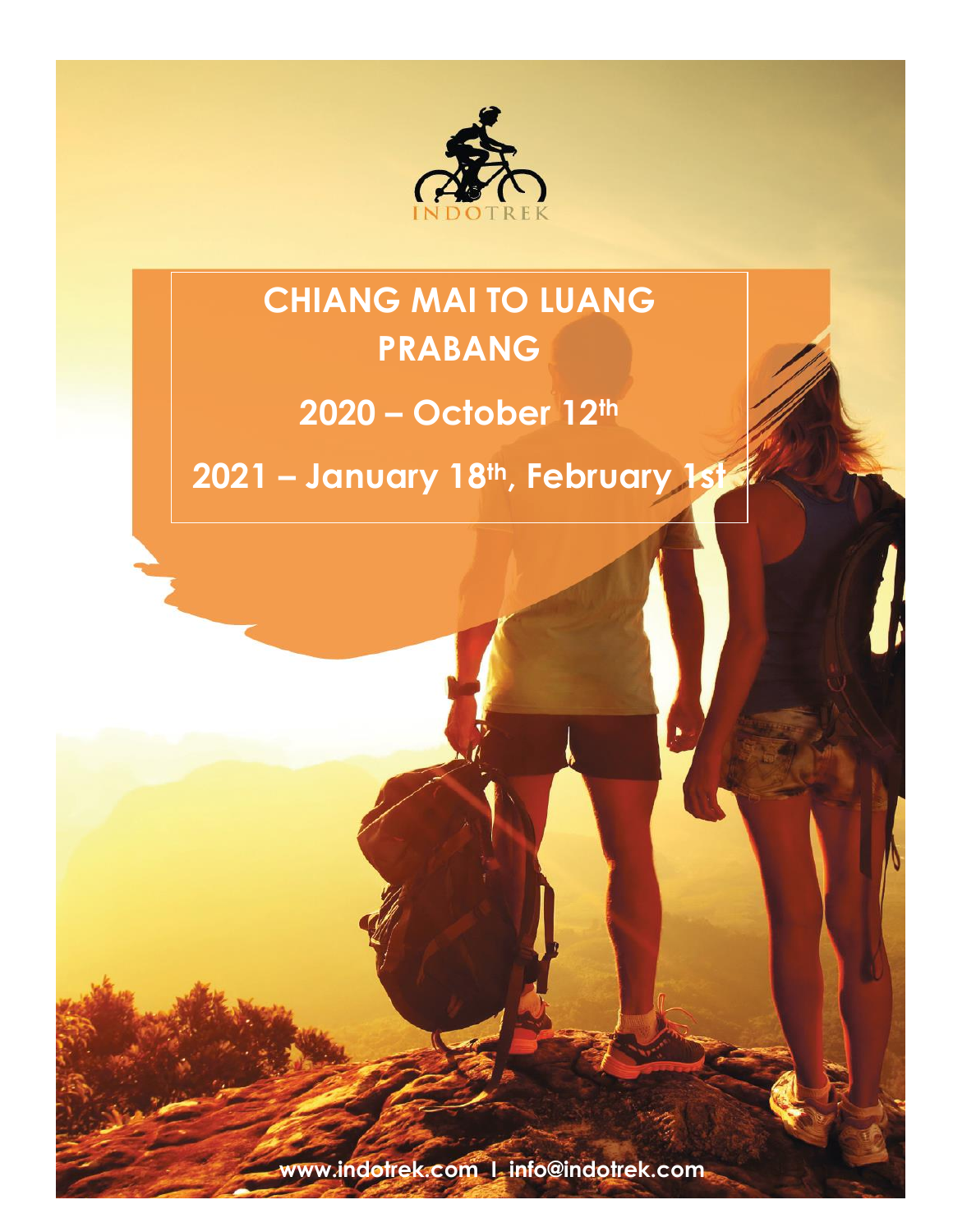

## **ITINERARY & QUOTATION FOR JOIN-IN TRIP**

| <b>TRAVEL AGENT</b>            | <b>BROCHURE</b>                                         |
|--------------------------------|---------------------------------------------------------|
| <b>GROUP NAME</b>              | $02 - 9$ PAX                                            |
| <b>NAME OF TOUR</b>            | <b>BIKING IN NORTHERN THAILAND TO LAOS</b>              |
| <b>COUNTRY</b>                 | <b>THAILAND &amp; LAOS</b>                              |
| <b>ACTIVITY</b>                | <b>BIKING, TREKKING</b>                                 |
| <b>ADVENTURE GRADE/FITNESS</b> | <b>MODERATE</b>                                         |
| <b>ROOM TYPE</b>               | <b>DOUBLE/ TWIN SHARED</b>                              |
| <b>VALIDITY OF PRICE</b>       | 2020                                                    |
| <b>PREPARED BY</b>             | Thanh Vo (Ms.), Indotrek Business Development Executive |
| <b>EMERGENCY CONTACT</b>       | Adam de Lancey: +84 707 377 285                         |

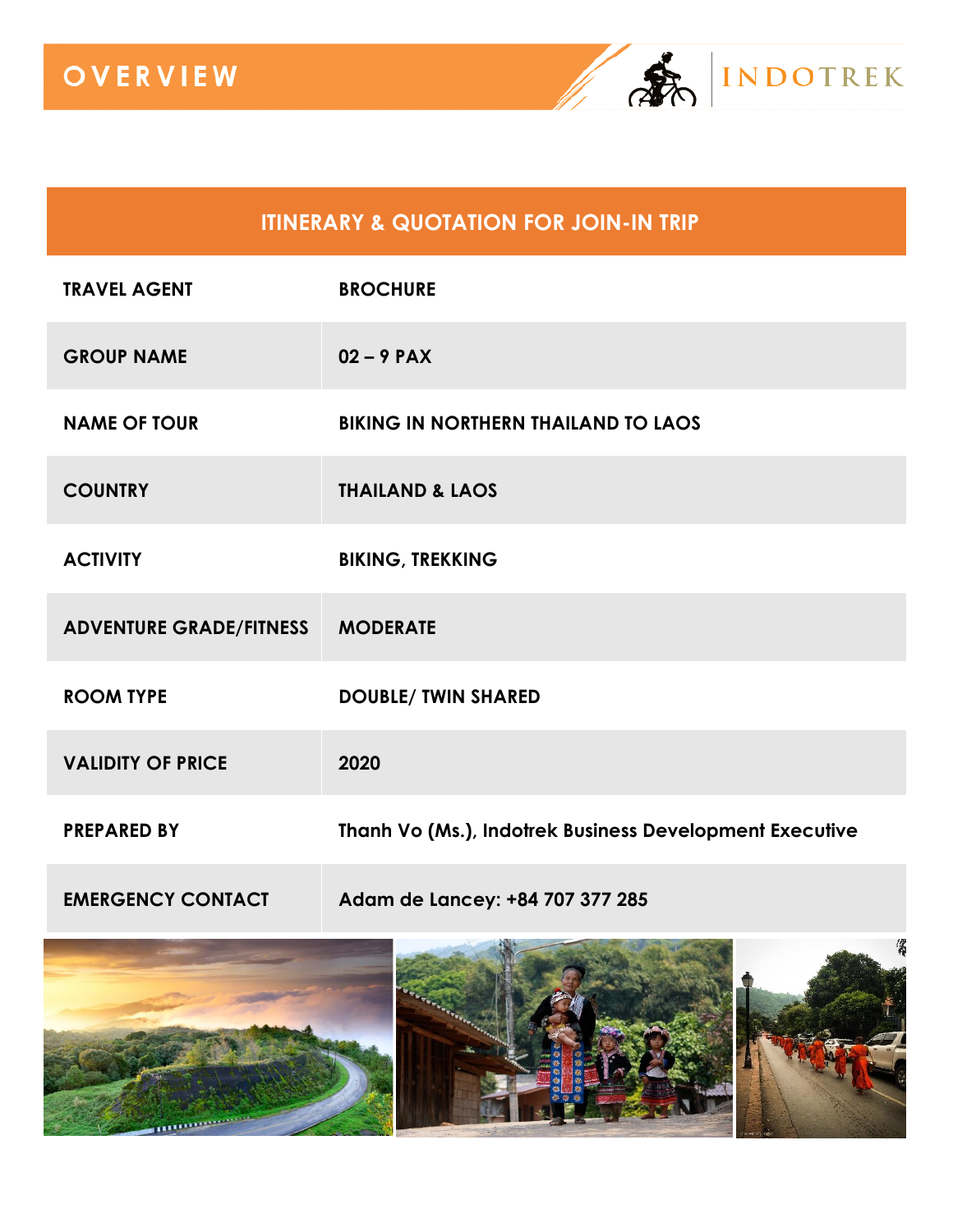# **\*\*ITINERARY OVERVIEW\*\***

#### **B: BREAKFAST, L: LUNCH, D: DINNER**

INDOTREK

| Day           | <b>Location</b>                                                                              | <b>Accommodation</b>              | <b>Meals</b> |
|---------------|----------------------------------------------------------------------------------------------|-----------------------------------|--------------|
| Day 1         | Chiang Mai - On Arrival                                                                      | <b>The Rim Chiang Mai</b>         | D            |
| Day 2         | Hiking Doi Suthep - Market & Food Tour At Night Time                                         | <b>The Rim Chiang Mai</b>         | B, D         |
| Day 3         | Chiang Mai - Doi Inthanon, Soft Trekking To Waterfall<br>& Karen Village - Biking To Mae Jan | Huen Jam Rat                      | B, L, D      |
| Day 4         | Mae Jan - Ban Rak Thai - Mae Hong Son - Biking                                               | <b>Imperial MHS</b>               | B, L, D      |
| Day 5         | <b>Biking to Pai</b>                                                                         | <b>Baan Krating</b>               | B, L, D      |
| Day 6         | Pai - Fang - Doi Pumeun Homestay - Homestay In<br><b>Lahu Village</b>                        | Homestay                          | B, L, D      |
| Day 7         | Tea Plantation - Thaton - Chiang Rai                                                         | La Luna                           | B, L, D      |
| Day 8         | Chiang Rai - Golden Triangle - Chiang Sean -<br><b>Chiang Khong</b>                          | <b>Teak Garden</b>                | B, L, D      |
| Day 9         | Chiang Khong - Huay Xai - Pak Beng                                                           | <b>Le Grand Pakbeng</b><br>Resort | B, L         |
| <b>Day 10</b> | Pak Beng - Luang Prabang                                                                     | <b>Villa Chitdara Hotel</b>       | B, L         |
| Day 11        | Luang Prabang Alms Giving - Luang Prabang Half<br>Day Tour To Kuang Si Waterfall             | <b>Villa Chitdara Hotel</b>       | B            |
| <b>Day 12</b> | <b>Mandalao - Therapeutic Trek (SIC)</b>                                                     | <b>Villa Chitdara Hotel</b>       | B, L         |
| <b>Day 13</b> | <b>Luang Prabang - Departure</b>                                                             | N/A                               | B            |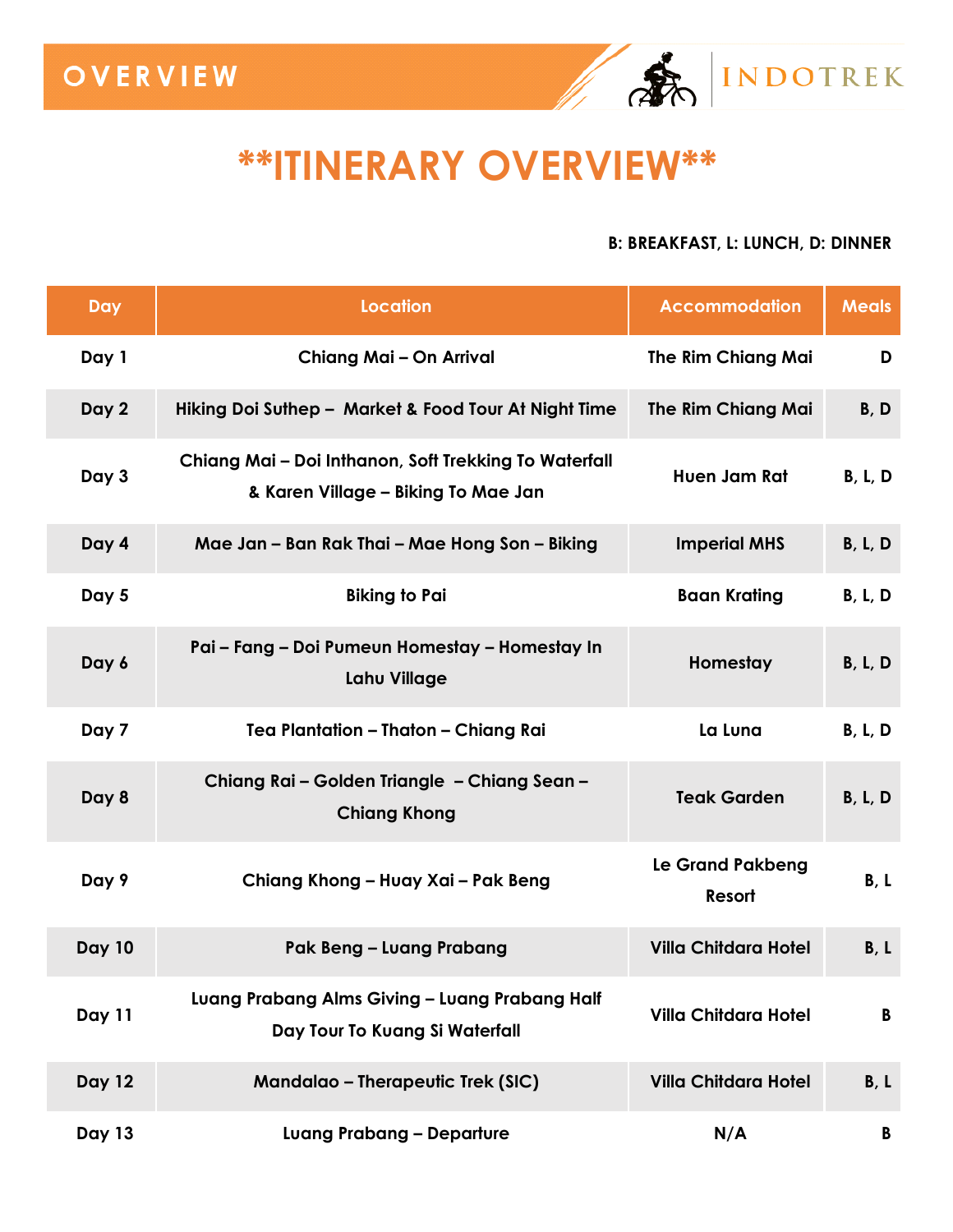

#### **Day 1: Chiang Mai – On Arrival**

Welcome to Thailand! Your guide team will meet you at Chiang Mai's airport, then shuttle to our hotel in the Old City section of town. You have the remainder of the afternoon free to wander the narrow streets on Chiang Mai. We will head out for dinner at your guide's favorite riverside restaurant for your first intro to northern Thailand's outstanding cuisine.

#### **Meals: Dinner**

#### **Accommodation: The Rim Chiang Mai**

**Web:** <https://www.therimchiangmai.com/>

#### **Day 2: Hiking Doi Suthep – Market & Food Tour At Night Time**

Today we will explore the Monks Trail on **Doi Suthep,** a pilgrimage hike for devote Buddhists, the hike passes old temples and waterfalls as it winds its way through thick forests. At the top of the trail is **Wat Doi Suthep** with its magnificent views of Chiang Mai city and its surroundings.

After freshening up back at the hotel, we will head out by tuk tuk on an exploration of **local markets and Chiang Mai's delicious street food.**

*Distance for hiking: 6km per way* 

**Meals: Breakfast & Dinner Accommodation: The Rim Chiang Mai Web:** <https://www.therimchiangmai.com/>

#### **Day 3: Chiang Mai – Doi Inthanon, Soft Trekking To Waterfall & Karen Village – Biking To Mae Jan**

After an early breakfast we drive south to **Doi Inthanon National Park** (roughly 2 hours), home to Thailand's tallest mountain. After visiting the top to enjoy the amazing views, we will warm up with a short stroll through the cloud rainforest to the visitors' center. Then head down to **Kew Mae Pan Trail** where we will join a local Karen guide to enjoy a **two–hour hike** through a variety of impressive mountain eco–systems. Make a couple of stops for sightseeing at the Royal Pagodas and Vachirathan Waterfall, before reaching our hotel in remote Mae Chaem for our overnight stay.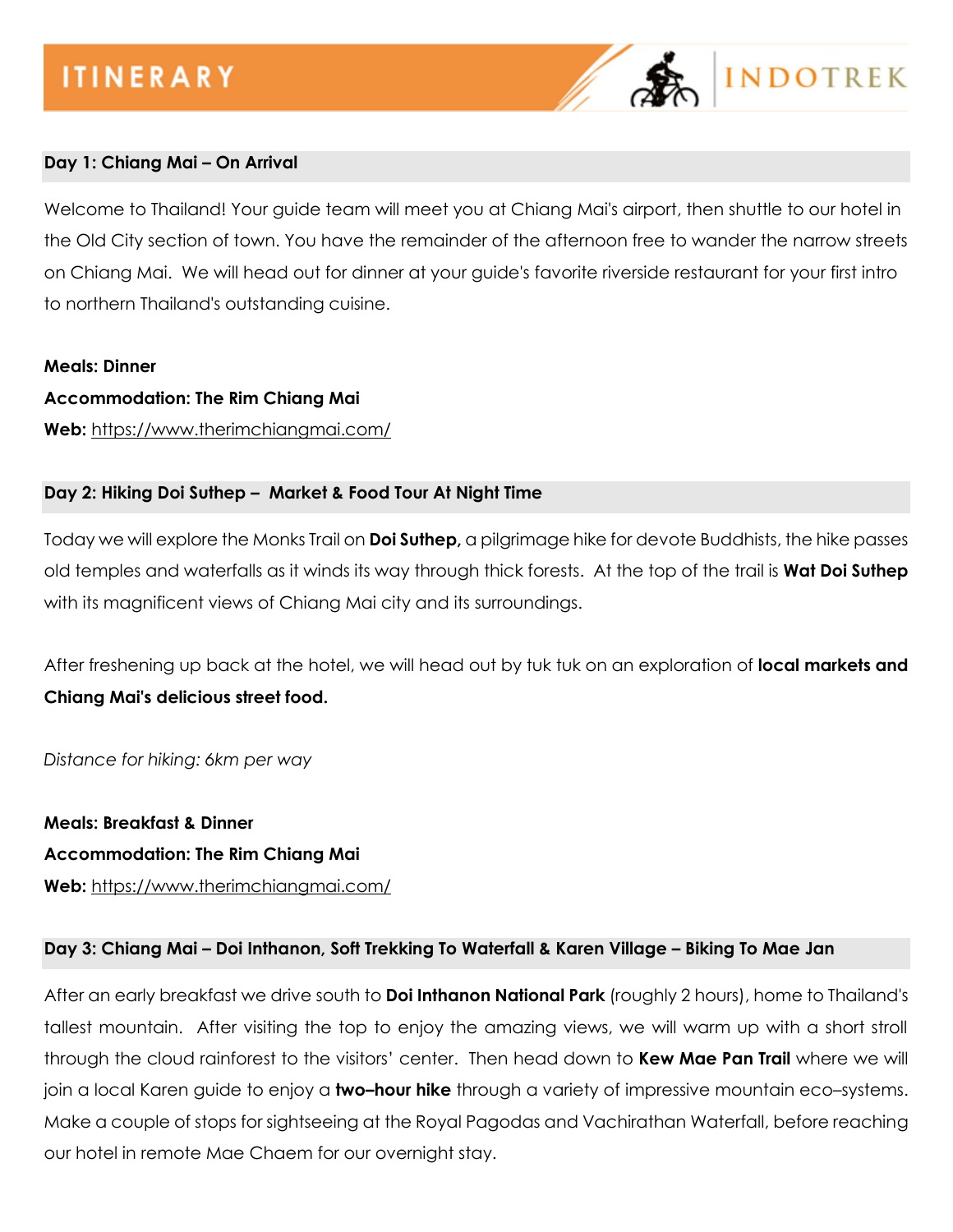#### **Day 4: Mae Jan – Ban Rak Thai – Mae Hong Son – Biking**

We will shuttle through the high mountain range, the Doi Inthanon, over to the town of Khum Yuan and into the Valley of the Mists. Then, we are fitted to our bikes and cycle the remainder of the way. The route is a bit rolling, but slowly descends to our overnight stop in **Mae Hong Son**. This area has a heavy influence from Burmese culture, which has significantly different architecture in the temples and traditional buildings. (cycling up to 60 kms)

**Meals: Breakfast, Lunch & Dinner Accommodation: Imperial MHS Web:** <https://www.imperialmaehongson.com/>

#### **Day 5: Biking to Pai**

Today you start on your bikes along the **Road of 3000 Curves** from Mae Hong Son to **Pai**, a renowned mountain ride with spectacular, panoramic views. But fear not, we will be biking the easier first 45 kilometers, then call upon our support van to carry us over the high mountain roads leading to Pai. Once we reach Pai, enjoy a stroll around the picturesque mountain town or perhaps a soak in the local hot springs. (cycling up to 45 kms)

**Meals: Breakfast, Lunch & Dinner Accommodation: Baan Krating Web:** <https://www.baankratingpai.com/en-us>

#### **Day 6: Pai – Fang – Doi Pumeun Homestay – Homestay In Lahu Village**

A bit more mountain shuttling is in store to get out of the high country. At **Mae Malai** we will get the bikes out for a spin through rural countryside, visiting **Bua Tong Waterfalls** and the massive **Wat Ban Den**. When we reach the main highway we will drive to the market town of Fang and switch to four–wheel drive vehicles to reach the village of **Doi Pu Muen**, where we will bed down in a farm-stay, learning about how the Lahu people cultivate tea. (cycling about 50 kms)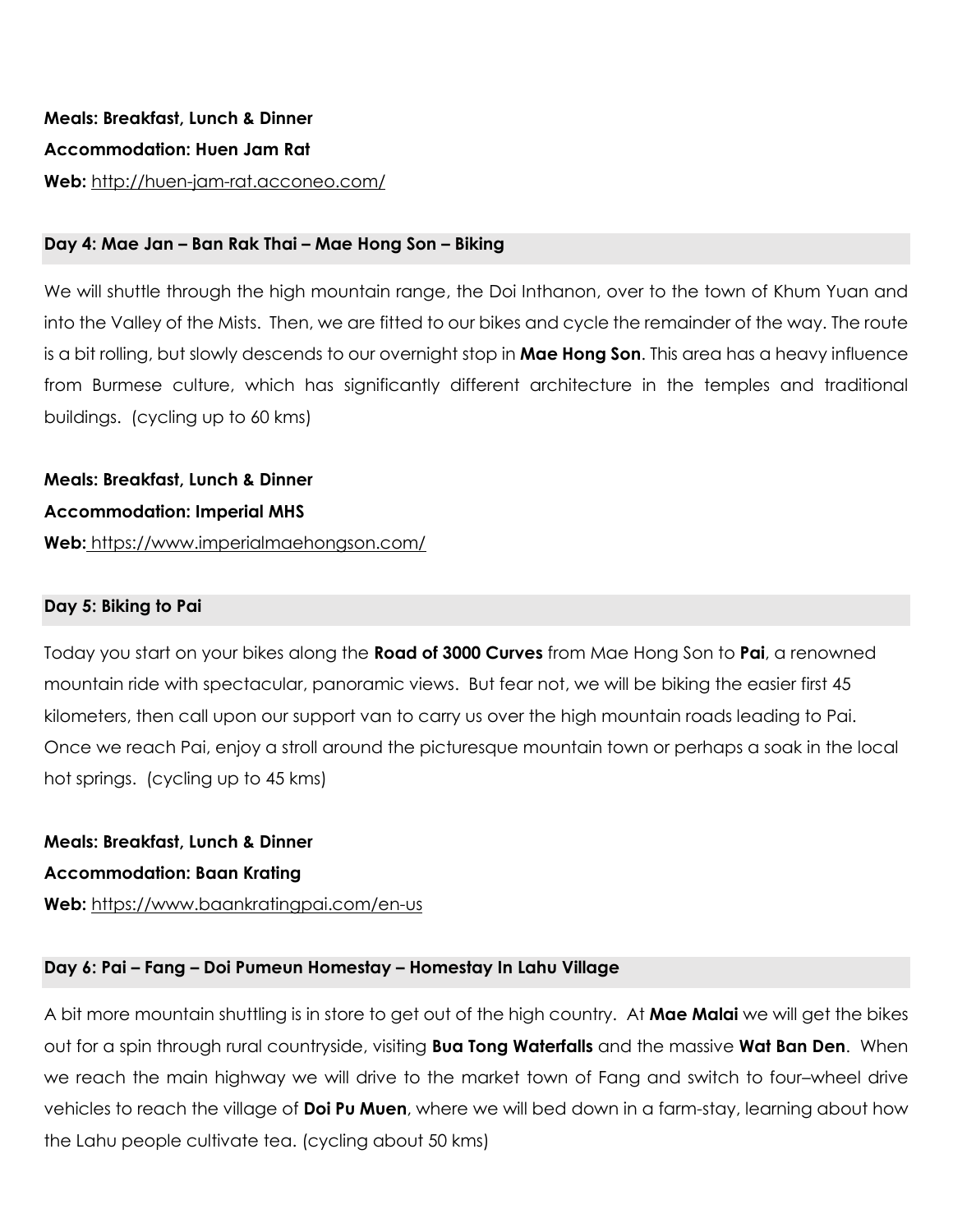### **Meals: Breakfast, Lunch & Dinner Accommodation: Homestay**

#### **Day 7: Tea Plantation – Thaton – Chiang Rai**

Depending on the morning activities chosen, when we return to Fang we may mount our bikes again for a spin through the rural farmlands passing a temple whose Buddha image is made entirely from woven wicker. We will then load up and drive to **Doi Mae Salong**, a former refugee for the KMT who fled Chin after the revolution. Now a major tea growing area, we will see the differences between the traditional methods of the Lahu and modern tea farming. Afterwards we will continue to Chiang Rai for the night. (cycling about 47 kms)

**Meals: Breakfast, Lunch & Dinner Accommodation: La Luna Web:** <http://www.lalunaresortchiangrai.com/>

#### **Day 8: Chiang Rai – Golden Triangle – Chiang Sean – Chiang Khong**

The bikes are out for our final ride from Chiang Rai to historic **Chiang Saen**, a former Lanna Kingdom dating back more than 800 years. After exploring some of the historic ruins, we will drive up to visit the famed **Golden Triangle**, then on down to Chiang Khong, where we spend the night overlooking the Mae Khong (Mekong River). (cycling up to 60 kms)

**Meals: Breakfast, Lunch & Dinner Accommodation: Teak Garden Web:** <https://www.chiangkhongteakgarden.com/>

#### **Day 9: Chiang Khong – Huay Xai – Pak Beng By Cruise**

This morning, you will be transferred to the border and then depart to Hoay Xai for your trip to **Pak Beng by boat**.

Lunch will be arranged on the boat.

The first stop will be to visit a **Hill Tribe Village along the Mekong River**. Our guide will explain the way of living and the origins of these rural populations. With the tribe being small, we ask you to pay special attention to respect the private space of the habitants during the visit.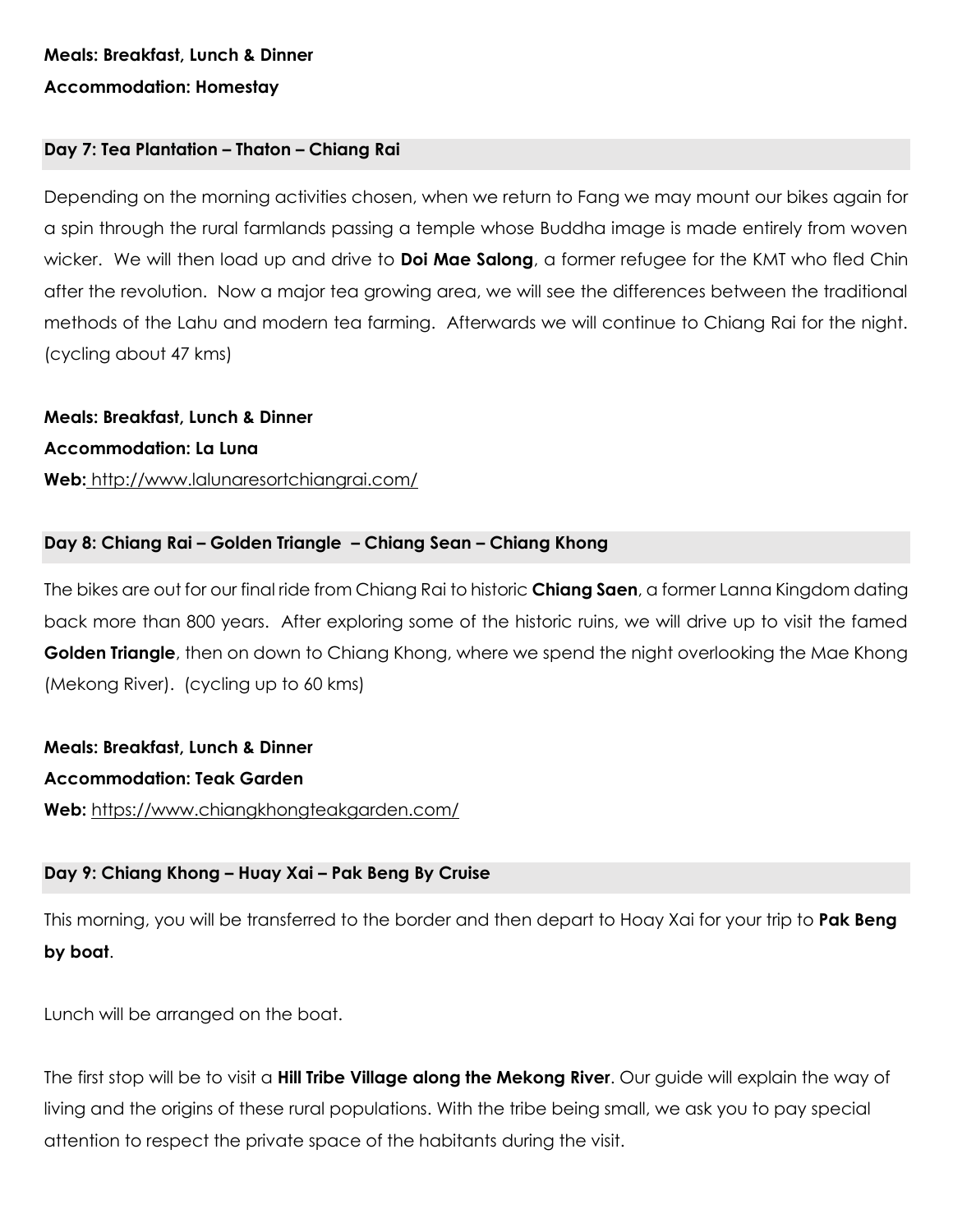Upon arrival in Pak Beng, check–in hotel.

*Note: Shompoo Cruise Departures from October to April: Monday, Tuesday, Thursday, Friday and Saturday. Departures from May to September: Tuesday, Thursday and Saturday.*

**Meals: Breakfast, Lunch Accommodation: Le Grand Pakbeng Resort/ Mountain Villa** Address: Ban Donkham, Pakbeng District Tel: (856) 30 573 9313. Fax: www.legrandpakbeng.com

#### **Day 10: Pak Beng – Luang Prabang**

Breakfast at hotel.

8:00am: The boat leaves Pakbeng.

The boat departs for another day of impressive nature landscapes all along the river. 2 stops are planned during the afternoon.

Lunch will be arranged on boat.

After lunch, the first stop will be at **Pak Ou** to visit the famous Pak Ou Caves (Tham Ting) and its thousands of Buddha images."

2:30pm: Next step, the **Lao Lao village**, commonly known as the Whiskey Village.

In there, the guide will provide information about the locally made rice whisky, and you will have the chance to taste it if you wish.

Upon arrival in Luang Prabang, you will be greeted by your local guide and then transferred to hotel for check–in.

# **Meals: Breakfast & Lunch Accommodation: Villa Chitdara Hotel/ Standard**

Address: Ban vat Nong,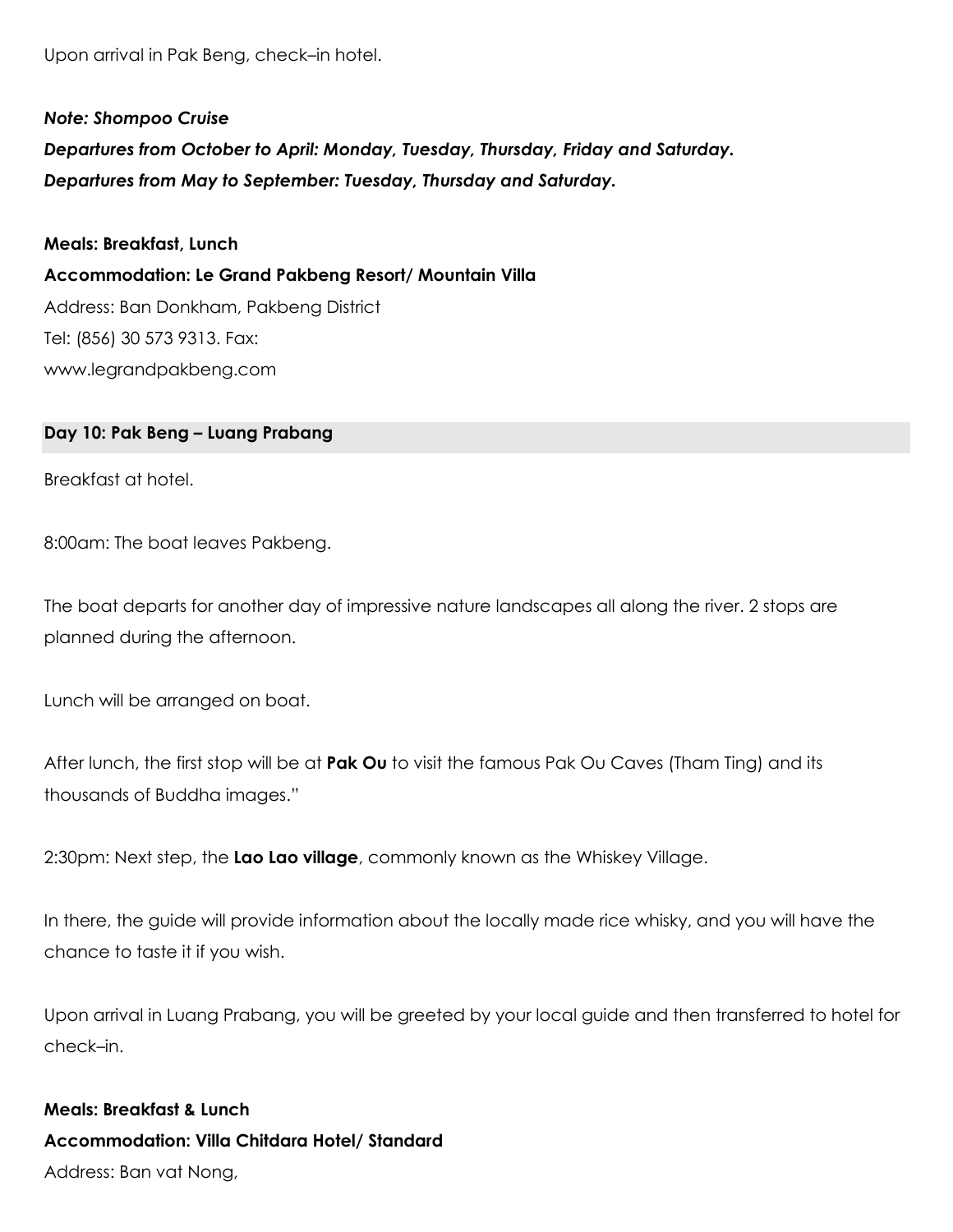#### **Day 11: Luang Prabang Alms Giving (Early Morning) – Luang Prabang Half Day Tour To Kuang Si Waterfall**

The morning alms round (called "Tak Bat" in Lao) is **a living Buddhist tradition** for the people of Luang Prabang and dates back generations. Wake up before dawn to witness and participate in offering alms to a procession of **hundreds of saffron–robed monks** in the early morning light, truly a spiritual occasion! If you wish to make an offering, please inform your guide a day in advance so that a gift of alms can be prepared. After the almsgiving, watch the town come to life during a visit to the **bustling morning market** before returning to your hotel in time for breakfast.

#### NOTES:

- Availability: Early morning only
- Suggested departure time: 05:30
- Tour duration: 1.5 hours
- If you do not wish to make an offering, please keep an appropriate distance and observe the ritual in silence.
	- Please dress appropriately. Shoulders, chest and legs should be covered.

Spend a half day exploring one of Luang Prabang's most picturesque sights, the cascading **Kuang Si Waterfall** with electric turquoise waters. Depart on a 1hr drive south of Luang Prabang, with stops at the vibrant **Phousi Market** and the nearby Ock **Pop Tock Weaving Centre,** a social enterprise working primarily in the field of textiles, handicrafts and design. Continue on to the waterfalls, and take a leisurely hike through the natural park past the **Asian Bear Rescue Centre**. Swimming in the refreshing waters is possible, although between November and January the water temperature is very cool.

#### **Meals: Breakfast**

**Accommodation: Villa Chitdara Hotel/ Standard** Address: Ban vat Nong,

Tel: + 856 71 254 949. Fax: + 856 71 254 949 [www.villachitdara.com](http://www.villachitdara.com/)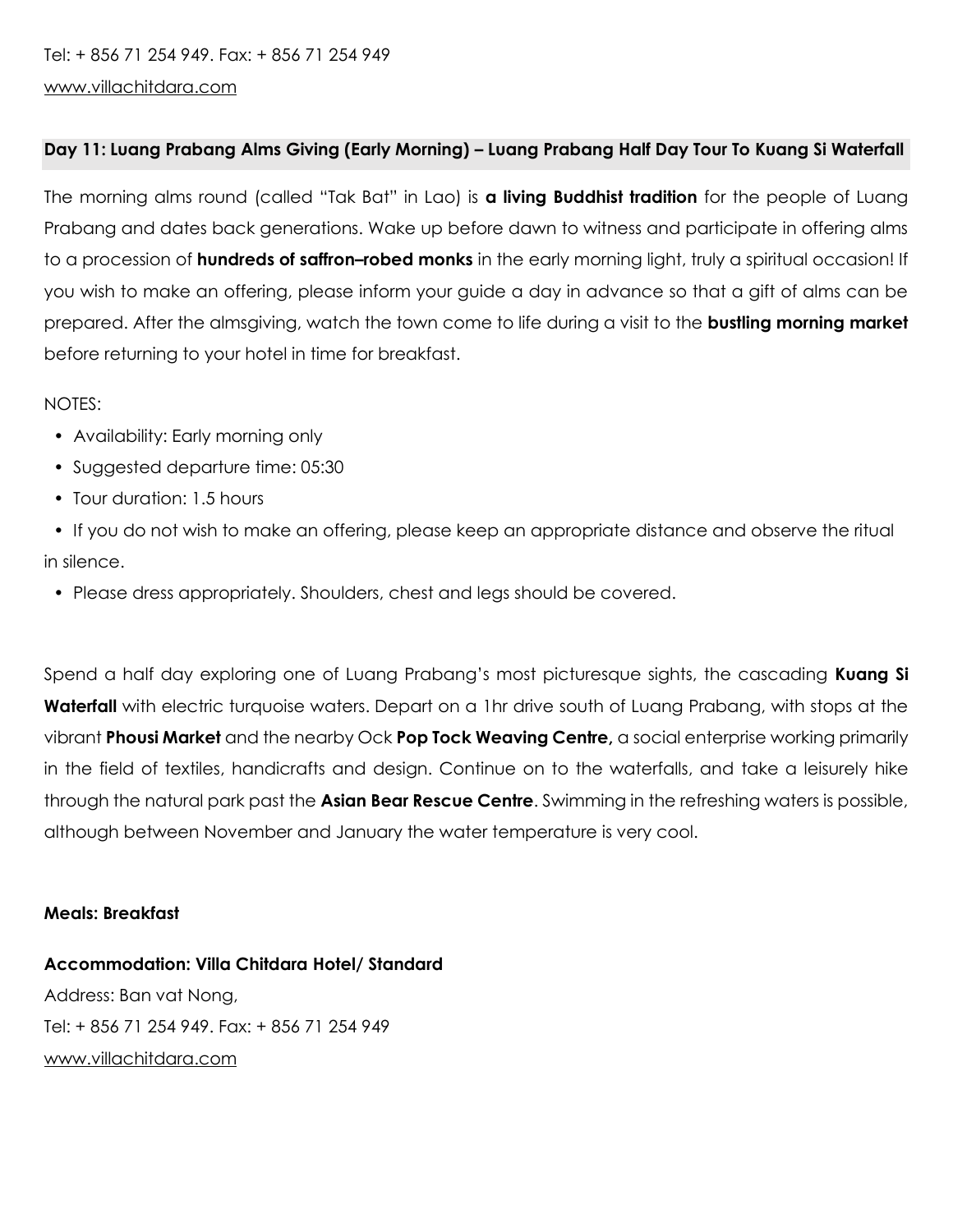#### **Day 12: Mandalao – Therapeutic Trek (SIC)**

Explore the mysterious beauty of the Lao jungle with our recently **rescued elephants** as your companions. This journey is the perfect way for these happy elephants to enjoy a walk in their natural habitat after decades of hard labour in logging camps, and also offers you a once–in–a–lifetime experience to connect with these wonderful animals. MandaLao's guides and mahouts will teach you how elephants and humans can communicate with one another – once this connection is made it's almost impossible not to empathise with these giant beasts, our own emotions reflected clearly in their behavior; a life– changing experience with animals that at first appear vastly different.

After picking you up from your hotel in town, we will leave Luang Prabang for the nearby village of **Xieng Lom** and enjoy a coffee or tea as your guide for the day provides an in–depth introduction to elephant behavior. Then we will embark on a **short boat ride** across the **Nam Khan River** to meet the waiting elephants, bearing special treats to feed them – a sure-fire way to begin an instant friendship! Following behind, start walking with your new gigantic companions on a **2–hour trek** through the beautiful Lao jungle, passing traditional Lao farms and the Huay Nok stream, where the elephants may frolic in its cool waters. As you walk alongside the elephants, listening to their gentle footsteps on the small dirt trail, experience a profound sense of understanding, respect, and caring for these magnificent creatures. Prepare to start your return trek to MandaLao and bid farewell to your new friends with a few last hugs, and of course, treats!

Following lunch, you will take a short ride back into Luang Prabang and have one more chance to ask your guides any final questions.

#### NOTES:

- Availability: Morning
- Suggested time: 08:30
- Duration: 5 hours
- Capacity: Maximum 8 persons
- Includes: Lunch, transport (without guide), snacks (for you and the elephants), and drinks.
- Following elephants through the jungle can be a messy endeavor. We recommend wearing clothes that you don't mind getting wet and muddy. Also, a sun hat can help in the tropical heat. We provide optional footwear (rubber shoes/knee–high boots) for guests that are designed specifically for muddy and slippery conditions; ponchos and umbrellas are available; and water, sunscreen and bug spray.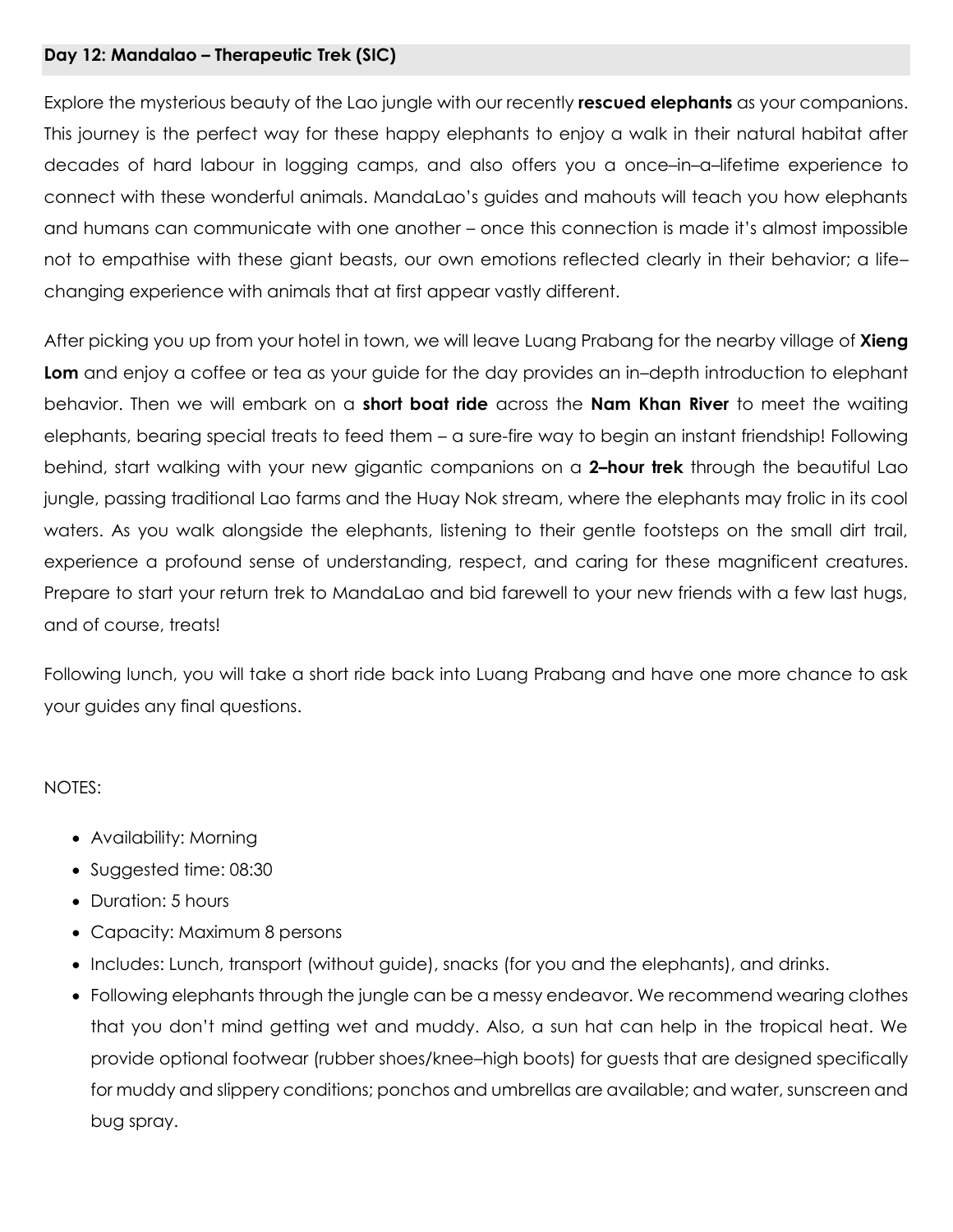The rest of day is free at leisure.

#### **Meals: Breakfast & Lunch**

#### **Accommodation: Villa Chitdara Hotel/ Standard**

Address: Ban vat Nong, Tel: + 856 71 254 949. Fax: + 856 71 254 949 www.villachitdara.com

#### **Day 13: Luang Prabang – Departure**

Free time at leisure, check–out time standard is at 12:00, then you will be transferred to airport for onward flight.

#### **Meals: Breakfast**

### **\*\*\* END OF SERVICES \*\*\***

### **HAVE AN AMAZING TRIP WITH INDOTREK!**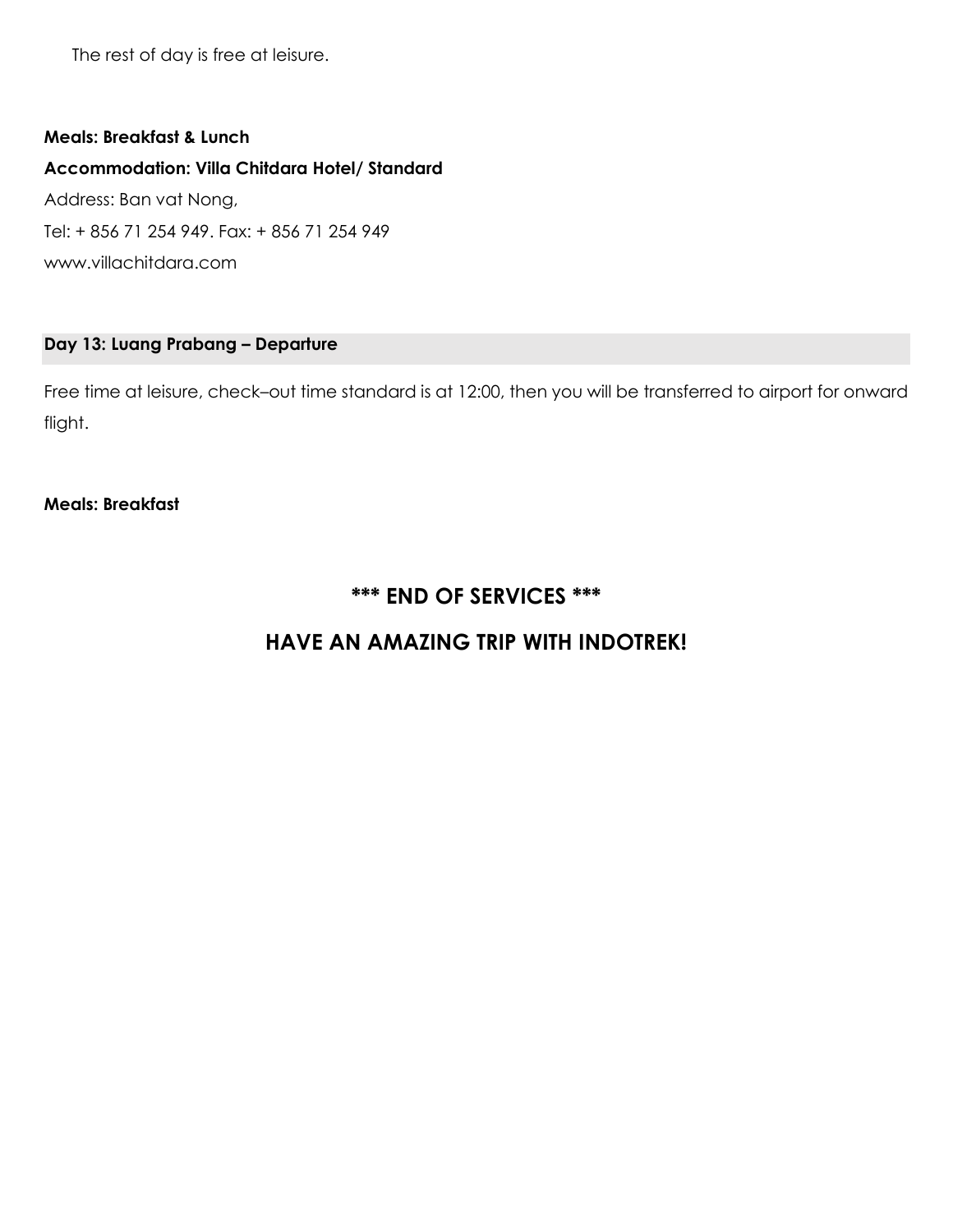# **PRICE IS QUOTED IN USD PER PERSON BASED ON A TWIN SHARED BASIS**

**INDOTREK** 

Please note this proposal is a quote only The tour price is included hotel tax and hotel service charges. (Please note this price may vary due to changes in activities, hotels, and other unexpected contingencies)

| <b>PRICE PER PERSON</b> | <b>USS 2,918</b> |
|-------------------------|------------------|
| Single room supplement  | <b>USS 664</b>   |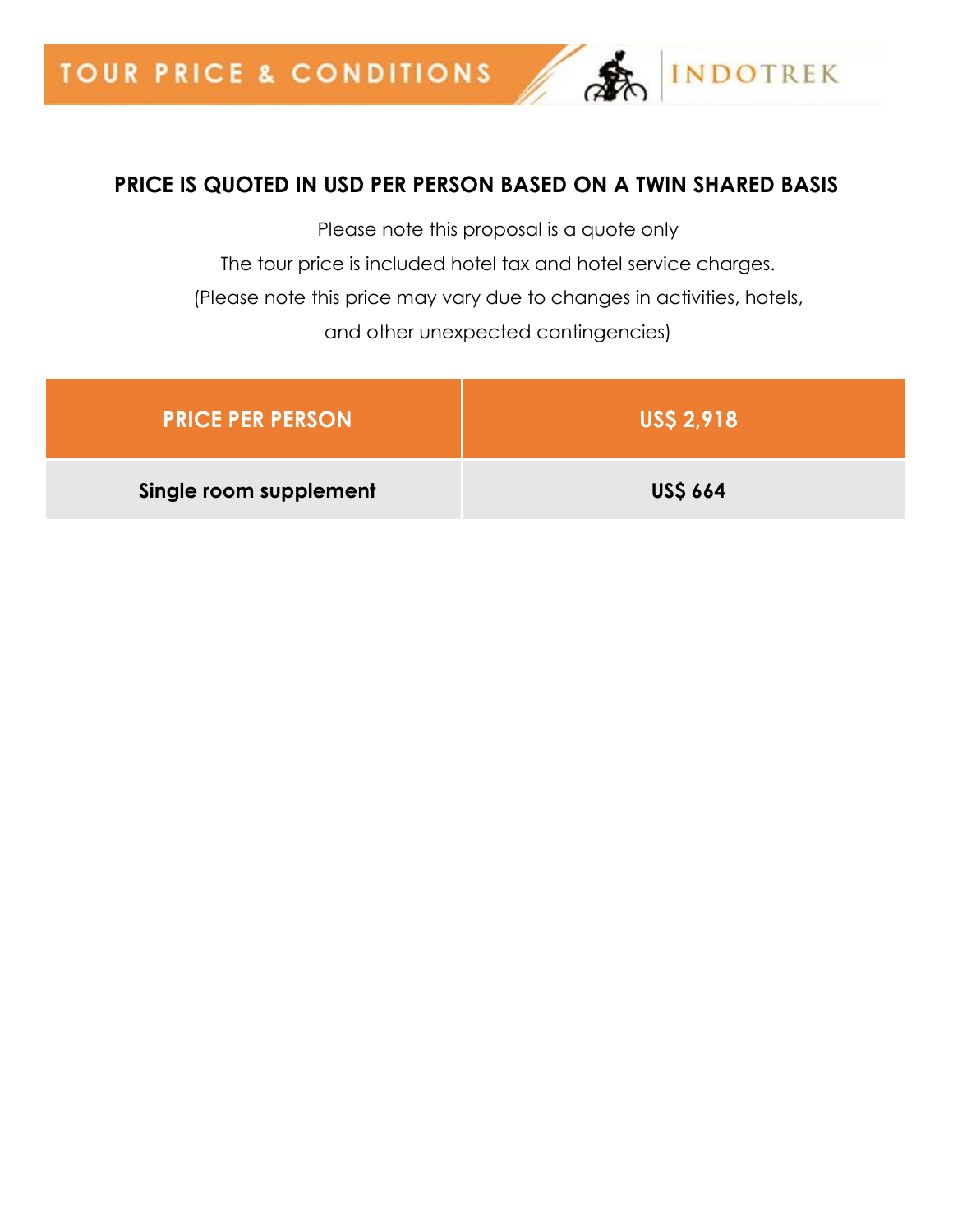- Experienced English speaking local guides.
- $\mathbf{P}$  Private transportation by airconditioned vehicle for transfer and support truck for cycling days (from 05 pax up).
- $\mathbb E$  Bicycle rental and helmet for cycling days.
- $\Box$  Meals as mentioned in the itinerary.
- $\Box$  Bottled drinking water for sightseeing.
- $E$  Snack and fresh fruit for cycling day.
- $E$  All sightseeing entrance fee where required in the itinerary.
- $\Box$  Mechanic support from 07 pax up.
- Accommodation in twin/double shared room in hotel with daily breakfast.
- **P** Basic first aid kit.
- Cruise from Hoay Xai to Luang Prabang

#### **INCLUSIONS EXCLUSIONS**

- International flight **to Chiang Mai /from Luang Prabang.**
- **P** Visas where required.
- $E$  Travel Insurance. We highly recommend purchasing travel insurance from home.
- $\mathbf{P}$  Personal expenditure (telephone, laundry, shopping and so on…)
- $E$  Tips for guide, driver, porters. We recommend 5 USD/person/day for guide, 3 USD/person/day for driver and 3 USD/person/hotel when you check in/out. This is for guidance only.
- **B** Beverage and alcoholic drinks.
- Any other services not clearly mentioned on itinerary and trip inclusive portion.

#### **NOTES**

- There is surcharge for travelling on Lunar New Year, Christmas, regional New Year, Tet and other public holidays throughout the region please check with your consultant for date confirmation.
- There is a surcharge applied for airport/ train station transfer between 22h00 and 06h00
- Please note that this proposed itinerary is subject to availability. We will only proceed with all reservations upon receiving your written confirmation. We recommend your confirmation as early as possible to.
- Flight times and the daily order of sightseeing are subject to change.
- Transfer times are approximate and subject to local conditions at the time of travel.
- All flight times are local.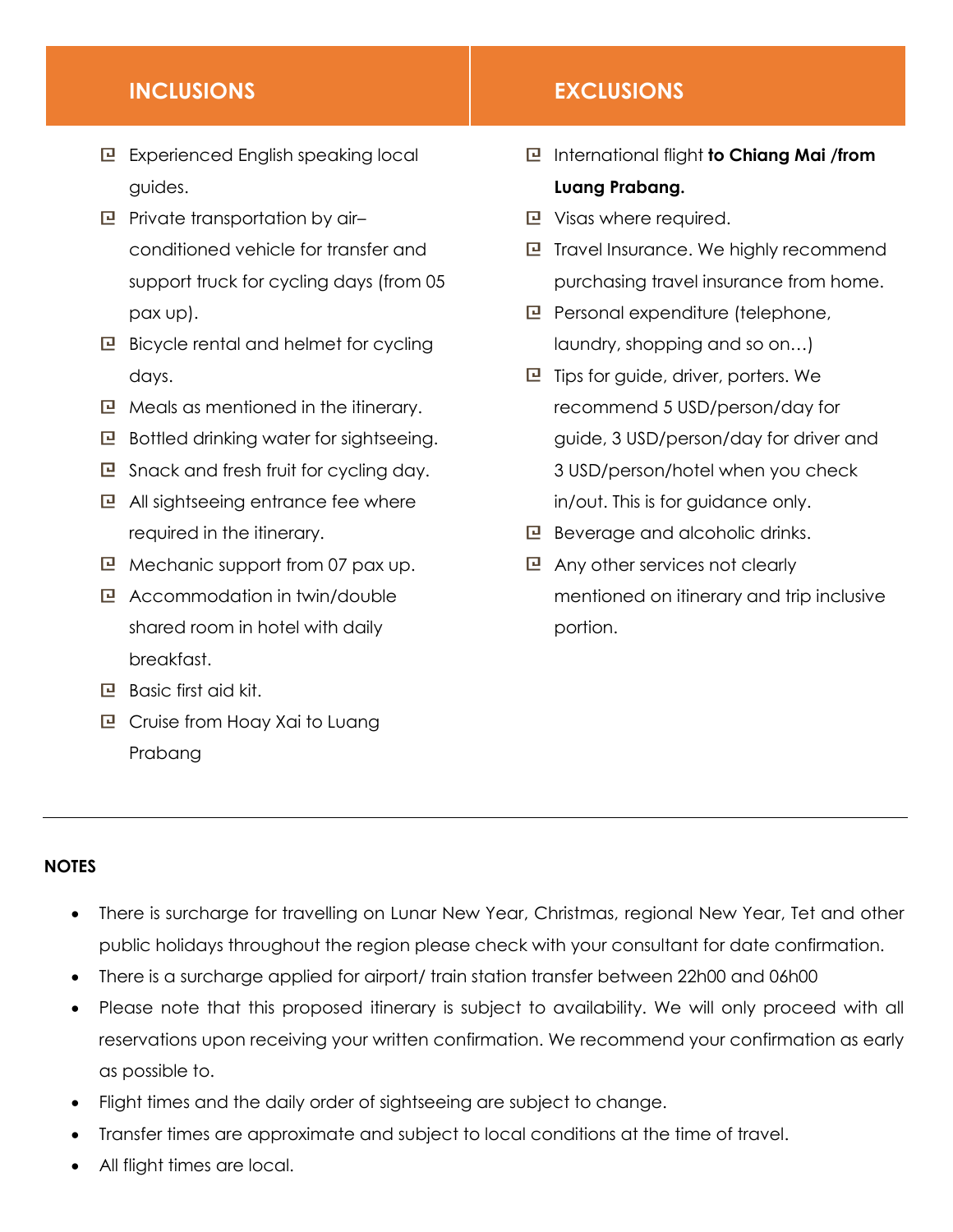- All cycling and trekking/walking distances displayed are approximate and subject to the guests' ability and availability of the route, the guide will use his discretion to ensure safety and comfort for all participants.
- All Destinations: Our guides are briefed not to promote or recommend any specific shopping outlets, curio stores, gem factories or outlets. INDOTREK operates a strict policy on this matter. Should your guide recommend any form of shopping or any other commercial activity outside of what may have been included in this itinerary, INDOTREK can accept no responsibility should you decide to accept any such recommendations.

#### **DISCLAIMER**

Hotels and services in the itinerary are proposed for your review only. We will book services once we receive your official booking requirement and payment. Booking status will be advised afterward. In case we cannot book hotel as we initially proposed due to their unavailability, we will choose a similar hotel in the same category and discuss with you for your final approval as the price may change.

Hotel check out is normally 12:00pm but sometimes earlier. Check in is after 14:00pm. Early check in and late checkout is subject to availability only.

Although it is our intention to operate the itinerary as detailed in the proposal, we cannot be held responsible for any last minute changes made as a result of climatic conditions, alterations to flight schedules or other operational factors.

**Singles Joining** – If you are joining a trip as a solo traveler please add the single supplement to the trip price. If you are willing to share a room please let us know and we will do our best to find someone for you to share with, we will inform you before finalizing the final payment of the trip.

#### **BOOKING AND PAYING FOR YOUR HOLIDAY**

A non–refundable deposit of 30% of total trip cost per person is required to confirm your tour. Please note that the full balance, as indicated on our confirmation which will be sent to you, is due 45 days before your departure date. If you are booking within 45 days of your departure date the full amount is due when booking. Failure to pay by the due date could be considered as a cancellation on your part and we reserve the right to impose cancellation charges as detailed below (These are default conditions unless you have a predetermined, overriding agreement with us).

#### **CANCELLATION CHARGES**